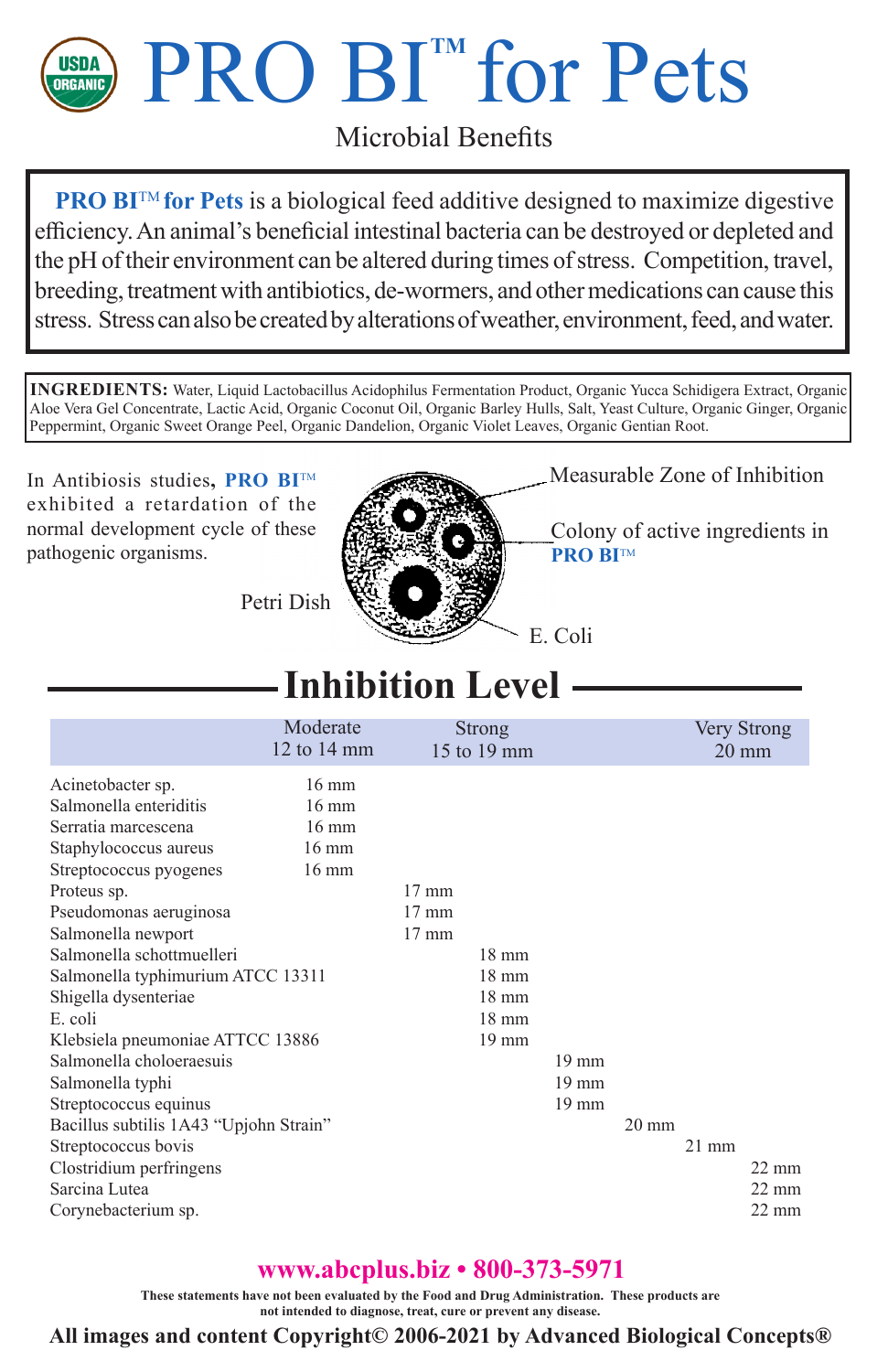## USDA PRO BI<sup>TM</sup> for Pets

Research has proven that there are two basic types of microorganisms. The majority are beneficial or good bacteria, and the others are pathogenic or bad bacteria. **THE KEY IS BALANCE** of good and bad bacteria. When proper balance is maintained, an animal is healthy, grows at a good rate and converts feedstuffs efficiently. Animals become ill when balance is upset due to stress or other factors. Feed conversion and animal health can decline.

Knowing this balance is important, companies started providing direct-fed microbial (pure cultures). The purpose was to give high levels of healthy or good bacteria to prevent the bad bacteria from taking over the system. This has led to a numbers contest where producers buy high concentrations of good bacteria. Lactobacillus Acidophilus is one of the most common. When we examine how these microorganisms function, we find some interesting points. Lactobacillus Acidophilus does not attack bad bacteria. It is a Probiotic that competes for space. Once established, it develops a zone around itself where pathogenic (bad bacteria) do not grow. This area is called the "zone of inhibition," and it prevents the growth and development of pathogens. **PRO BI™ for Pets** provides these properties, which is why **PRO BI**TM **for Pets** functions without live organisms.

**PRO BI<sup>™</sup> for Pets**, in final form, is not a source of live organisms. However, it does supply the by-products they produce. The active ingredients in **PRO BI**<sup>TM</sup> for Pets retard the growth of 22 pathogenic organisms. **PRO BI**TM **for Pets** provides the benefits obtained from live cultures without the problems and concerns of using pure cultures.

#### **The Digestive Tract First-Aid Kit NEVER BE WITHOUT IT!**

#### **How to Use PRO BI**TM **for Pets:**

**Dogs:** 20 drops per 20 pounds of body weight, 2 times per day. **Cats:** 10 drops per 10 pounds of body weight, 2 times per day.

Can be syringed or top-dressed with food.

 $(20$  drops = 1 cc or ml; 1 oz = 30 ml)

**Call 1-800-373-5971 for complete instructions on administration for all pets.**

**Allow 60-90 minutes after any medication before administering PRO BITM for Pets.**

**PRO BITM for Pets - 2 Ounce Bottle** Item Number: A116



#### **www.abcplus.biz • 800-373-5971**

**These statements have not been evaluated by the Food and Drug Administration. These products are not intended to diagnose, treat, cure or prevent any disease.**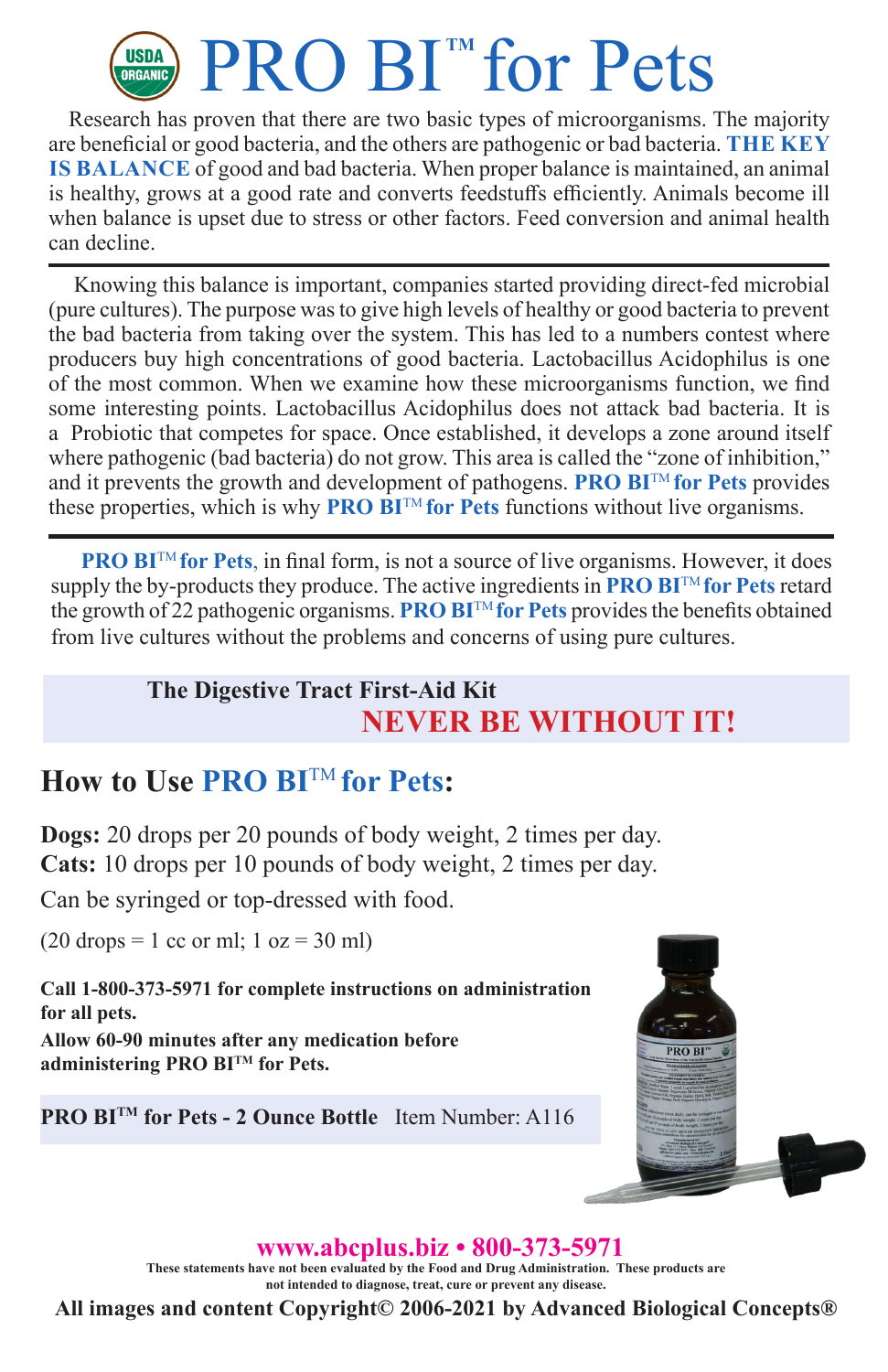## **Customer Feedback PRO BI™ for Pets**

"Hi Everybody,

Just wanted to thank you for this amazing product. My sister in law turned me on to your **PRO BI** for helping with the microflora in my dog's gut! So in other words, my 6 ½ year old male pit bull was diagnosed with allergies to grass and pollen last year, and we spent well over \$1800 on allergy shots and antibiotics, first one and then the other about every 6 weeks (which never worked for him at all). He seemed to just keep getting sicker and sicker, but the vet didn't seem to have any answers... Hmmm it's a practice of medicine! One size does not fit all!!! What works for 1 pet does not work in every case! I was so scared with spring right around the corner and worried about my baby this year. What would we do to help his situation and allergies this season???

I was at a loss and then spoke to my sister in law Vicky, and she ordered me a bottle and said to try this product...**PRO BI**. I started giving it to my dog 1x a week, about 1 ml, just to get his system used to it and then started to give him 1 ml everyday starting in May 2019. I am 100% so happy so far this season. No Allergy Shots ....



These pics show the redness and allergy sores on my baby, Baloo. He also had them all over his back, stomach, and chest, besides losing hair where the sores were. This product changed our world!! (Oh, and in case anyone was concerned, we did have him fixed due to some bleeding from his boy parts and we were scared about him getting cancer).

No Antibiotics. I'm yelling that from the roof tops...No Allergy Shots & No Antibiotics for my baby! He is healthy and happy, and his body is fighting his allergies on his own from inside his GUT, due to your amazing product.

I wish everyone who has a pit-bull knew about this product! They are the most sensitive breed I've ever had the pleasure to be around. If I have anything to say about it, more and more people will know how amazing your product is. I tell everyone and mention it to everyone who posts on Facebook as well. Anything I can do to help another person help their babies not have to go through what my sweet boy went through last year, and he will never have to be that sick again.

Please spread the word, if you read this pass along the lesson I've learned...Thank you from the bottom of my Heart. - Brandy

P.S....**PRO BI** will be a staple in Baloo's diet for the rest of his life - all year long... Not just in allergy season."

**www.abcplus.biz • 800-373-5971**

**These statements have not been evaluated by the Food and Drug Administration. These products are not intended to diagnose, treat, cure or prevent any disease.**